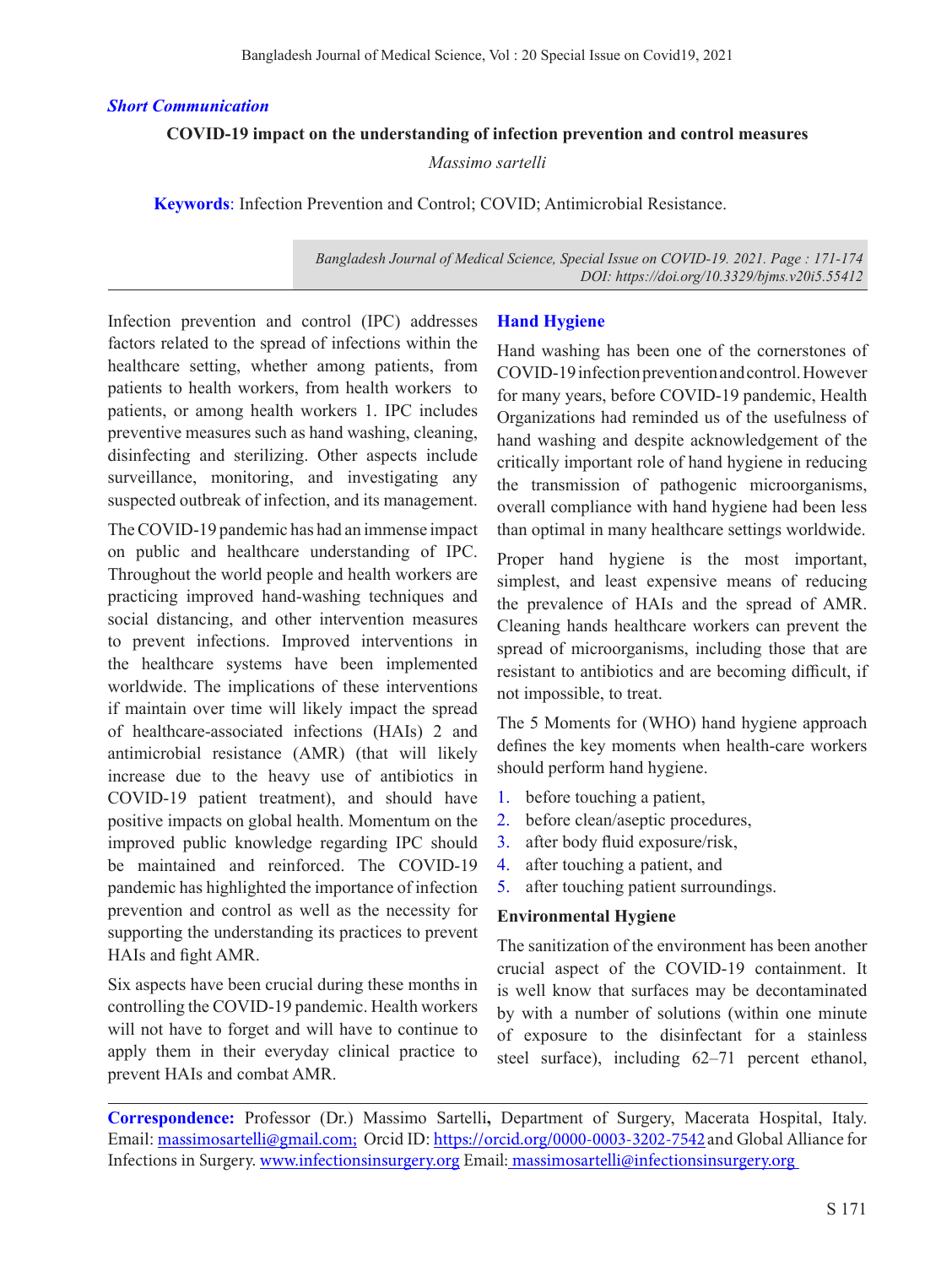50–100 percent isopropanol, 0.1 percent sodium hypochlorite, 0.5 percent hydrogen peroxide, and 0.2–7.5 percent povidone-iodine. Other solutions, such as benzalkonium chloride and chlorhexidine gluconate, are less effective.

Environmental hygiene is a fundamental principle of infection prevention in healthcare settings 2. Contaminated hospital surfaces play an important role in the transmission of micro-organisms, including Clostridium difficile, and multidrugresistant organisms such as methicillin-resistant Staphylococcus aureus and vancomycin-resistant enterococci. Therefore, appropriate hygiene of surfaces and equipment which patients and healthcare personnel touch is necessary to reduce exposure. Evidence supports the hypothesis that hospital can act as an important reservoir of many nosocomial pathogens in several environments such as surfaces, medical equipment and water system. Healthcare settings are complex realities within which there are many critical points. Microbial contamination can result from the same inpatients, relatives and healthcare workers. The role of environmental hygiene is to reduce the number of infectious agents that may be present on surfaces and minimize the risk of transfer of micro-organisms from one person/ object to another, thereby reducing the risk of crossinfection.

# **Screening and Cohorting Patients**

The identification and isolation of COVID-19 positive patients have been crucial for the containment of this epidemic. Contact tracing has been an important method for health authorities to determine the source of an infection and to prevent further transmission.

It is well known that early detection of multidrugresistant organisms is an important component of any infection control program 2. There is good evidence that active screening of preoperative patients for MRSA, with decolonisation of carriers, results in reductions in postoperative infections caused by MRSA. It has been described in patients decolonised with nasal mupirocin.

Surveillance cultures for carbapenem-resistant Enterobacteriaceae (CRE) have been advocated in a number of reports and recommendations as part of an overall strategy to combat it. Active screening for CRE using rectal surveillance cultures has been shown to be highly effective, when part of a comprehensive infection control initiative, in halting the spread of CRE in health care facilities. Isolation or cohorting of colonized/infected patients is a cornerstone of infection prevention and control. Its purpose is to prevent the transmission of microorganisms from infected or colonized patients to other patients, hospital visitors, and healthcare workers, who may subsequently transmit them to other patients or become infected or colonized themselves. Isolating a patient with highly resistant bacteria is beneficial in stopping patient-to-patient spread. Isolation measures should be an integral part of any infection prevention and control program, however they are often not applied consistently and rigorously, because they are expensive, time-consuming and often uncomfortable for patients.

# **Surveillance**

The careful epidemiological surveillance has allowed in this epidemic to quickly recognize outbreaks. The objectives of COVID-19 surveillance at national and European level were indicated by ECDC as follows:

- Monitoring the intensity, geographic spread and severity of COVID-19 in the population in order to estimate the burden of disease, assess the direction of recent time trends, and inform appropriate mitigation measures.
- • Monitoring viral changes to inform drug and vaccine development, and to identify markers of severe infection.
- Monitoring changes in which risk groups are most affected in order to better target prevention efforts.
- Monitoring the epidemic's impact on the healthcare system to predict the trajectory of the epidemic curve and inform resource allocation and mobilisation of surge capacity as well as external emergency support.
- • Monitoring the impact of any mitigation measures to inform authorities so they can adjust the choice of measures, as well as their timing and intensity.

Surveillance and feedback of infection rates to clinicians and other stakeholders is a cornerstone of HAIs prevention programs. It is widely acknowledged that surveillance systems allow the evaluation of the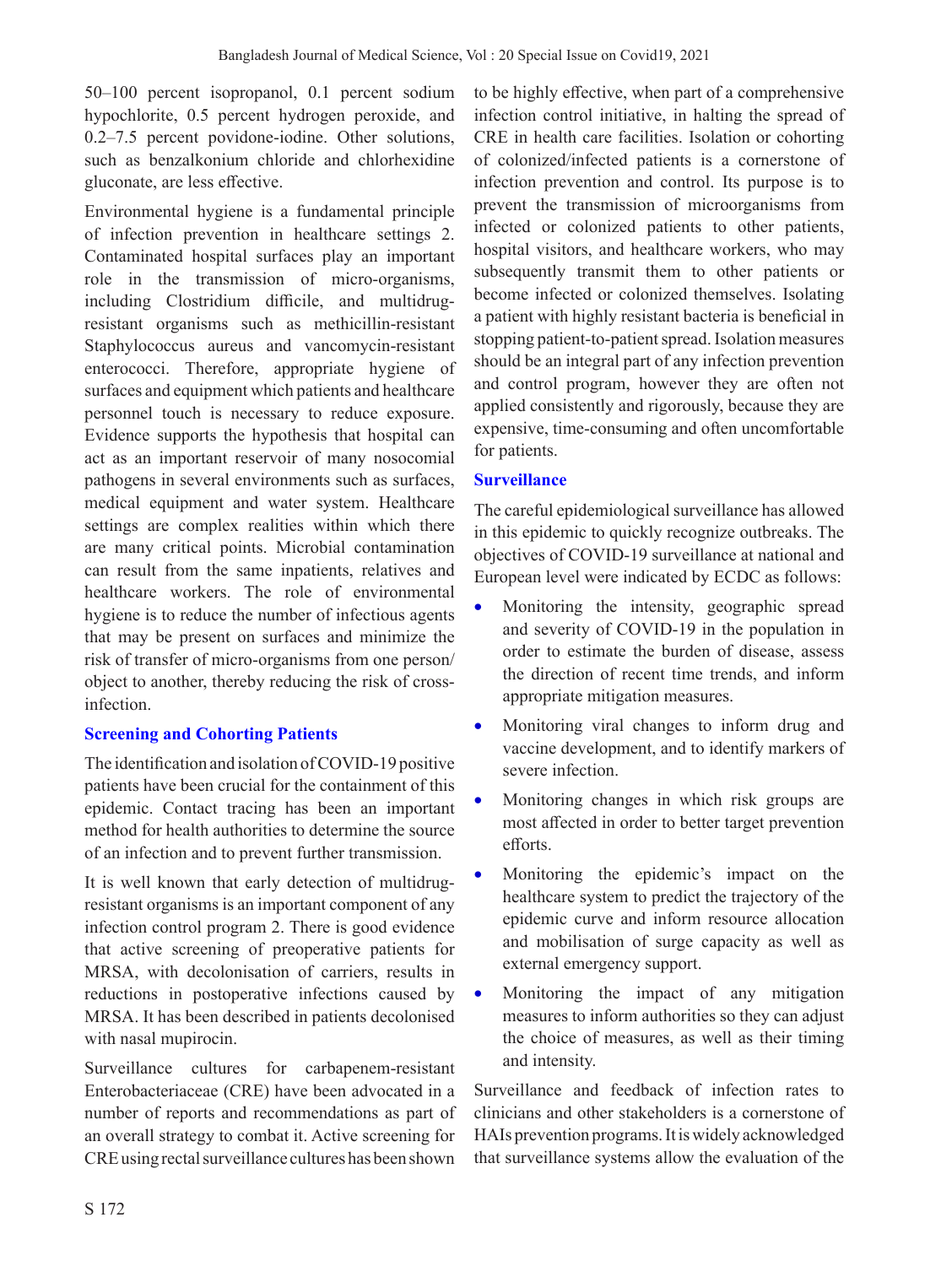local burden of HAIs and AMR and contribute to the early detection of HAIs including the identification of clusters and outbreaks. Surveillance systems for HAIs are an essential component of both national and facility infection prevention and control programs. National surveillance systems should be integral to a public health system. However, recent data on the global situational analysis of AMR, showed that many regions reported poor laboratory capacity, infrastructure, and data management as impediments to surveillance.

### **Antibiotic Stewardship**

AMR will likely increase through the heavy use of antibiotics in COVID-19 patient treatment. New and improved functional therapeutics, including antibiotics and antibiotic combinations, alternative treatments to antibiotic use, and the prevention of bacterial respiratory infections has been investigated in the context of COVID-19.

Optimal infection control programs have been identified as important components of any comprehensive strategy for the control of AMR, primarily through limiting transmission of resistant organisms among patients. The successful containment of AMR in acute care facilities, however, also requires an appropriate antibiotic use 4. Antibiotic stewardship programs (ASPs) can help reduce antibiotic exposure, lower rates of Clostridium difficile infections and minimize healthcare costs. Most antibiotic stewardship activities effect multiple organisms simultaneously and have as a primary goal the prevention of the emergence of antibiotic resistance. Thus, ASPs can largely be viewed in the context of horizontal infection prevention. Additionally, ASPs can contribute to the prevention of surgical site infections via the optimized use of surgical antibiotic prophylaxis.

# **Following Guidelines**

During COVID pandemic, technical reports and guidelines were published by the main Health Organizations to guide healthcare facilities and healthcare providers on infection prevention and control measures for the management of suspected and confirmed cases of COVID-19 infection in healthcare settings. These documents have been used worldwide to define the principles of infections prevention and control during the epidemic.

World Health Organization and the Centers for Disease Control and Prevention have recently guidelines for the prevention of surgical site infections (SSIs) 5, 6. However, knowledge, attitude, and awareness of infection prevention and control measures are often inadequate and a great gap exists between the best evidence and clinical practice with regards to SSIs prevention. Despite evidence supporting the effectiveness of best practices, many clinicians fail to implement them, and evidencebased processes and practices that are known to reduce the incidence of SSIs tend to be underused in routine practice.

# **Conclusion and Recommendation**

The COVID-19 pandemic has had an immense impact on public and healthcare understanding of IPC. The COVID-19 pandemic has highlighted the importance of IPC as well as the necessity for supporting the understanding its practices to prevent HAIs and fight AMR. Momentum on the improved knowledge regarding IPC should be maintained and reinforced..

**Conflict of Interest**: None

**Funding**: None